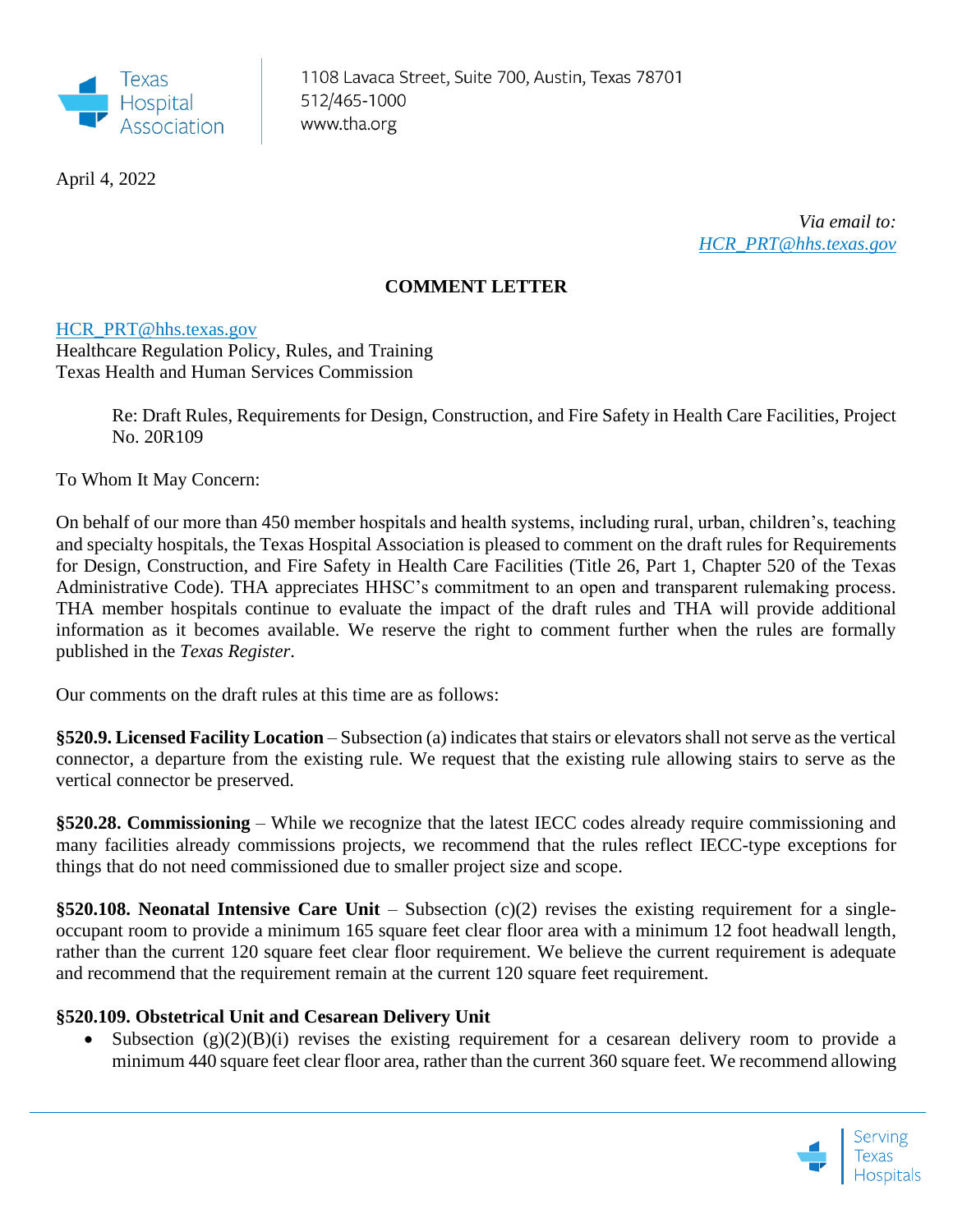a smaller area if the hospital provides a separate adjacent infant resuscitation room in accordance with subpart (ii).

• Subsection (c)(3) provides a single standard for LDR and LDRPs rooms of a minimum 325 square feet clear floor area with a minimum 13 foot headwall length. LDR rooms are not are not intended for an overnight stay and therefore we recommend that requirements for LDR rooms be stated separately consistent with the current requirement allowing for smaller LDR rooms compared to LDPR rooms.

**§520.123. Observation Patient Unit (Clinical Decision Unit)** – Subsection (a) requires the observation unit or CDU to meet the requirements of draft rule 520.124, related to a behavioral health observation patient unit. We believe a requirement that all rooms on a CDU to meet this requirement is excessive and would recommend changing the requirement to a minimum of one room per CDU meet the additional requirements found in draft rule 520.124.

**§520.129. Imaging Unit** – Subsection (c)(11)(J)(iv) requires power conditioning and uninterruptible power supplies to be provided as indicated by the MRI manufacturers power requirements and specific licensed facility conditions. Typically an MRI comes with a minimal uninterrupted power supply for patient removal from bore in the event of a power failure. We request clarification whether the UPS bought with the MRI will meet this requirement.

**§520.173. Surfaces** – Subsection (b) references monolithic floor and wall base assemblies "without crevices or seams". The quoted language appears redundant in light of the definition of monolithic flooring in 520.2(67) and should be deleted. We also request clarification as to whether sheet vinyl with welded seams will comply with the new definition.

**§520.183. Electrical Systems** – Subsection (j)(3) states that certain components of the HVAC equipment must be powered from the critical branch whereas all other codes require these components to be powered from the equipment branch. We are advised that this change will drive the sizes of critical transfer switches way up and also generators since the critical branch must be up and running in 10-seconds whereas the equipment branch can be delayed. While this will reduce the equipment branch, it will also violate many of the other codes. We question the need for HVAC equipment to be on critical branch with generator support. We specifically recommend that chillers not be required to be connected to generators. Requiring all chillers on the critical branch will result in a drastic increase in size and number of generators.

**§520.184. Plumbing Systems** – Subsection (j)(A) – (C) suggests that wrist blades are no longer the acceptable means for hands free and that all hand-washing sinks must have sensor regulated or electronic faucets. We are uncertain whether this is intentional as  $(A) - (C)$  seem contradictory, in that  $(A)$  speaks to wrist blades but  $(B)$ and (C) both say "shall require" the electronic version. We recommend that this subsection be clarified and specifically allow for wrist blades as an acceptable "hands free" option. Electronic sensors are still notorious for not functioning properly, and such a requirement will also unnecessarily increase costs for wired power or extra maintenance for battery replacement and sensor repairs.

We appreciate your consideration of these comments and for the opportunity to remain a part of HHSC's collaborative effort to ensure a regulatory scheme that protects patients, is operationally feasible, and provides